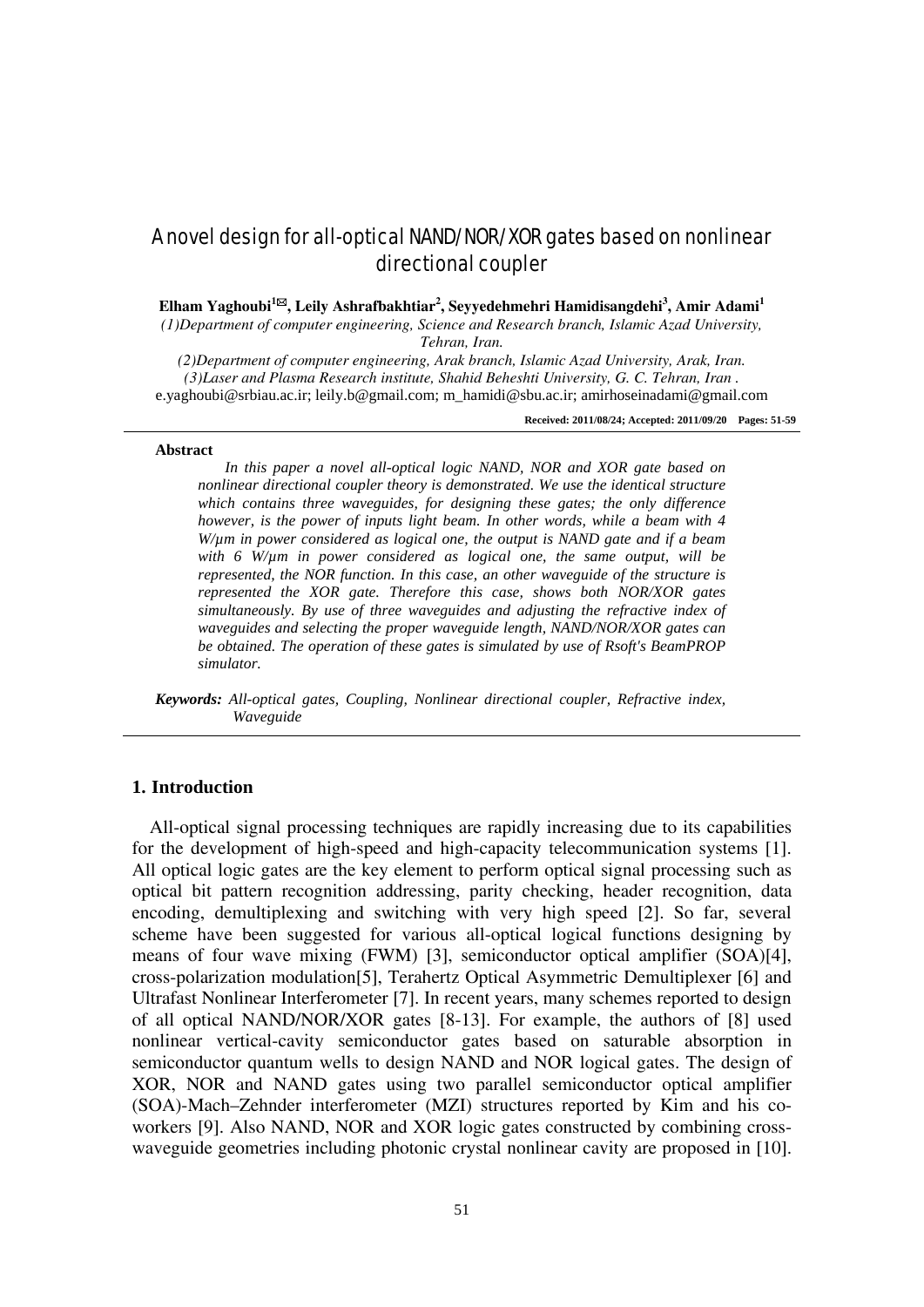In this paper we propose all-optical NAND/NOR/XOR logical gates based on nonlinear directional couplers (NLDCs) these schemes with NLDCs is simpler than other devices and also can be used for ultra-fast logical gates and switches [14]. NLDCs are important components in optical fiber telecommunication systems and all integrated optical circuits. In our work, the operation of all-optical NAND/NOR/XOR logical gates is achieved by means of three waveguides and coupling theory.

### **2. Design and simulation results**

NAND, NOR and XOR gates are basic logic gates; NAND and NOR are called "universal gates" because all of the other gates can be constructed using only those two gates. In fact, in chips, entire logic maybe built using only NAND (or NOR) gates. The output of NAND gate is high when either of inputs A or B is high, or if neither is high; it is going low only if both A and B are high. The output of NOR gate is high if both of the inputs are low and otherwise it's low. The output of XOR gate is high if either, but not both, of its two inputs are high. The truth table of NAND/NOR and XOR gates is shown in table 1.

*Table 1. Truth table of NAND, NOR and XOR gates*

| Input |    | NAND | <b>NOR</b> | XOR |
|-------|----|------|------------|-----|
| 0     |    |      |            |     |
| 0     |    |      | 0          |     |
|       | וו |      | 0          |     |
|       |    |      |            |     |

## *2.1 Concept of coupled-mode theory*

In this section, the basic principle of waveguide coupling is presented and discussed using mathematical principles. If the waveguides are sufficiently close each other, mutual coupling will be occurred. In other word, light beam can be transferred between the waveguides and total power or partial power can be exchanged between them as shown in Figure 1.



*Figure 1. Coupling between two parallel waveguides*

The coupled equations for the field amplitude in each waveguide are written as [15- 16]:

$$
\frac{da_1}{dz} = -jk_{21} \exp(j \Delta \beta z) a_2(z)
$$
 (1)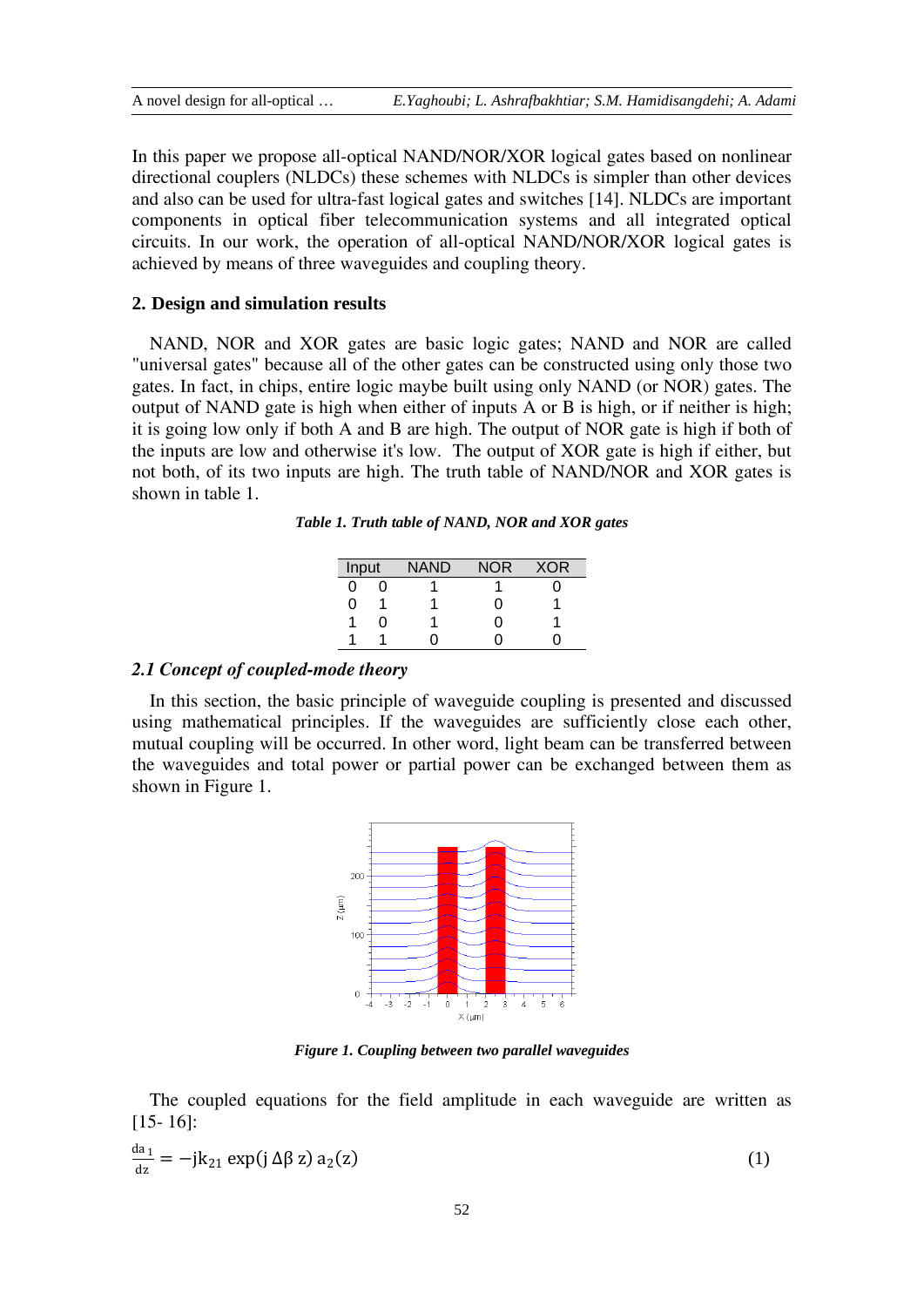$$
\frac{\mathrm{da}_2}{\mathrm{dz}} = -\mathbf{j}k_{12}\exp(-\mathbf{j}\,\Delta\beta\,\mathbf{z})\,\mathbf{a}_1(\mathbf{z})\tag{2}
$$

In above equations,  $Δβ₁ = β₁ - β₂$  is the phase mismatch per unit length and  $a₁(z)$ and  $a_2(z)$  are amplitudes of the modes of waveguides 1 and 2 respectively. Also  $k_{21}$ ,  $k_{12}$  are coupling coefficients in each waveguide and can be obtained as follows:

$$
k_{21} = \frac{1}{2} (n_2^2 - n^2) \frac{k_0^2}{\beta_1} \int_a^{a+d} u_1(y) u_2(y) dy
$$
 (3)

$$
k_{12} = \frac{1}{2} (n_1^2 - n^2) \frac{k_0^2}{\beta_2} \int_{-a-d}^{-a} u_2(y) u_1(y) dy
$$
 (4)

In which n1 and n2 are refractive indices for each waveguide which are embedded in a medium with refractive index n. A power transfer ratio that is expressed as a P2/P1 can be written as following equation:

$$
\mathcal{T} = \left(\frac{\pi}{2}\right)^2 \operatorname{sinc}^2 \left\{\frac{1}{2} \left[1 + \left(\frac{\Delta \beta L_0}{\pi}\right)^2\right]^{1/2}\right\} \tag{5}
$$

Where P1 and P2 are powers at the end of waveguides 1 and 2 respectively and  $L_0$  is coupling length. The power transfer ratio depends on the mismatch parameter  $\Delta \beta L_0$  as shown in Figure 2.



*Figure 2. Power transfer ratio vs. Phase mismatch.*

In a Kerr-type material, the refractive index, n, is described by the Kerr law,  $n = n_0$  $+n_2$ I, where  $n_0$  is the linear refractive index,  $n_2$  is the third-order nonlinear coefficient, and I is the field intensity.

## *2.2 NAND, NOR and XOR gates design*

For designing the logic NAND, NOR and XOR gates we use three waveguides, one of them has nonlinear behavior and two of them are linear guides. The operation of these gates will be obtained by using coupled-mode theory, adjusting the refractive indices of waveguides, selecting the proper length and width of guides, and adjusting the gap between waveguides. The proposed structure is depicted in Figure 3. In this scheme, the same structure is used to design of logic NAND, NOR and XOR gates. For this purpose, when we use the light beam with 4 w/µm in power as logical one, the end of the waveguide 3 is represented NAND gate; and when the logical one is the light beam with 6 w/µm in power, the function of NOR gate will be obtained from the same channel (the end of the waveguide 3) in this case, the end of the waveguide 1 shows XOR gate; in other words in this situation we have the operation of both NOR and XOR gates simultaneously.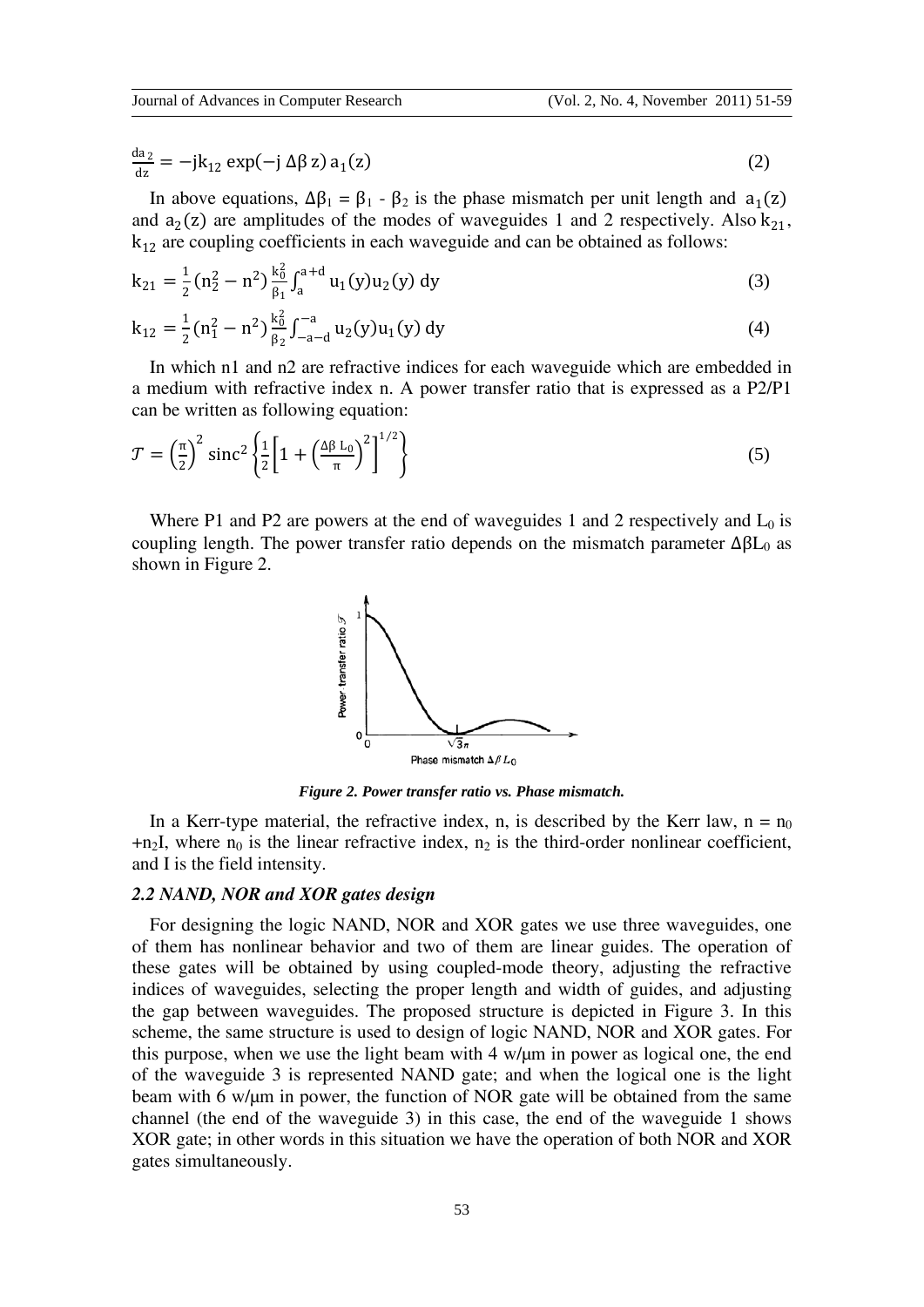

*Figure 3. Proposed structure of all-optical logic NAND/NOR/XOR gates*

In this structure, the PTS ( $n0 = 1.66$  and  $n2=2 \times 10^{-4}$  um2/W) is used for waveguide 2 which is nonlinear medium and refractive indices of the waveguide 1 and 3 are set to 1.66 which are linear mediums. In fact, the refractive indices of linear mediums, waveguide 1 and 3, set to this value by the aid of equivalent layers theory. By using of this theory, the linear mediums with any arbitrary refractive index can be achieved [17]. In our scheme only the waveguide 2 shows nonlinear behavior. It means that the refractive index of this waveguide will be changed by the input light; the amount of change is depending on the input light intensity. Waveguide 1 and 3 have a linear behavior and their refractive indices will be remained constant when the light passes through them. This structure has three ports naming as A, B and C. Where the A port is considered as input port and all inputs are applied to this port synchronously. Also B port is the output of NAND and NOR gates and the C port is representing the output of XOR gate only when logical one is the light beam with 6 w/ $\mu$ m power.

In NAND and NOR gates when both of inputs is logical zero, the output of these gates should be logical one according to table 1. In optical design, it means that when there is no light in input, the output must has light, hence we need a control signal for providing this state of inputs. For this aim, a light beam is launched in waveguide 1 continuously, the power of this control beam is equal to the power of logical one, it means that for NAND gate this control beam is 4 w/µm in power and for NOR/XOR gate is 6 w/µm in power.

As mentioned before, this structure operates in two modes:

Logical one is equal to  $4w/\mu m$ . In this mode, the control light is  $4w/\mu m$  in power and launched into the waveguide 1 consistently; all input light beams are applied to A port synchronously. The B port is represented the NAND gate.

Logical one is equal to  $6w/\mu m$ . In this mode, the light beam with  $6w/\mu m$  power is launched into the waveguide 1 continuously and all input light beams are applied to A port synchronously. The B and C ports are represented XOR and NOR logical gates, respectively.

In the following, we analyze both these modes and show their simulation results with more details.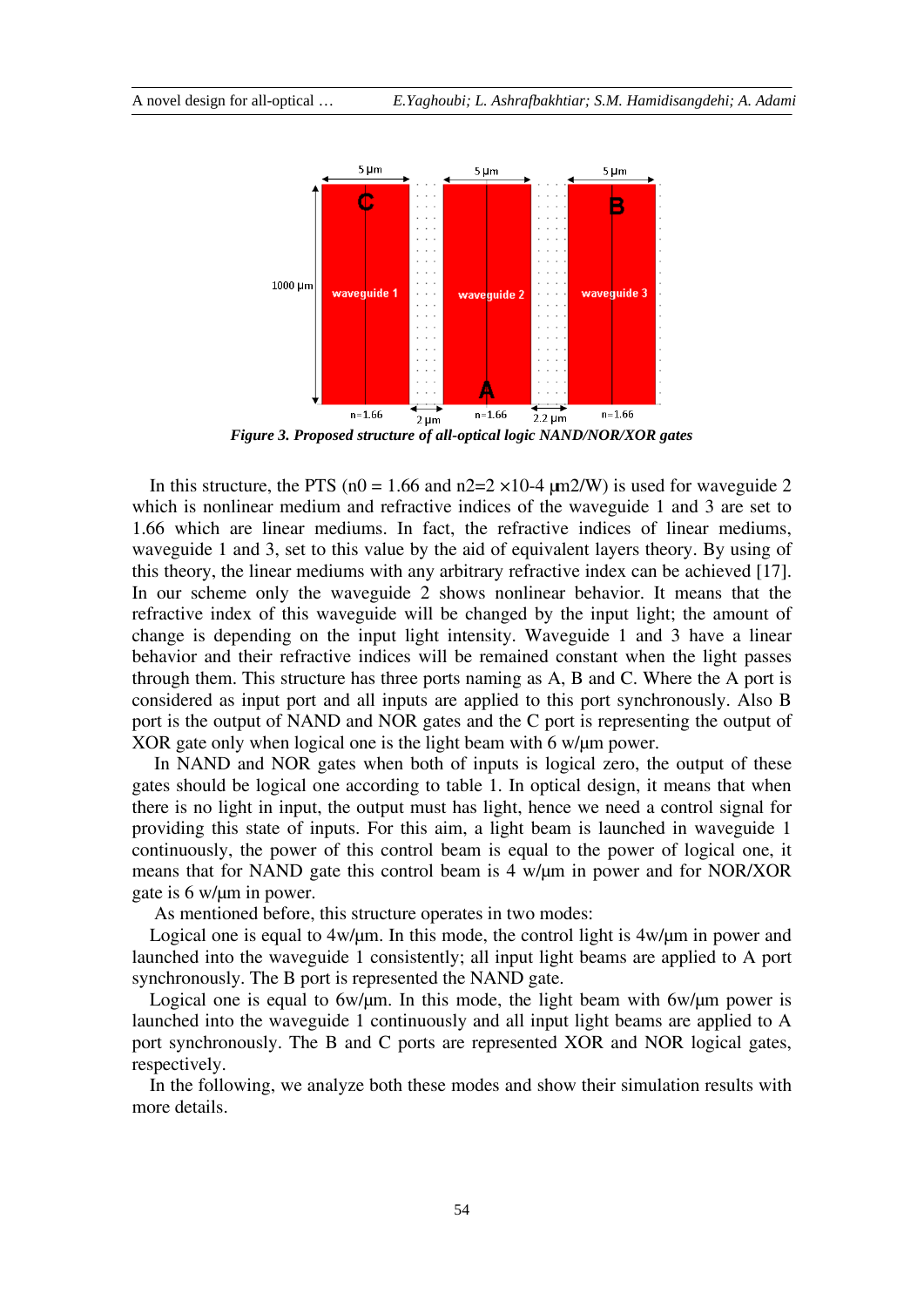#### *2.2.1NAND gate*

A light beam with 4 w/ $\mu$ m power considered as logical one and the light beam with 4 w/ $\mu$ m power is launched into the waveguide 1 consistently. In first state, when inputs are zero logic, there is no light in A port, due to the same refractive indices of waveguides, the coupling occurs between the waveguides and control light inside the waveguide 1, exits from B port. This state is shown in figure 4.



*Figure 4. Normalized output power (unit: w/µm) in first state, when no lights exists in the input, the output of NAND gate is logical one; and Truth table of the first state.*

In second state, when only one input is logical one, it means that the beam with 4 W/ $\mu$ m in power launched to the A port. Because of the nonlinear feature of waveguide 2, this control power can increase the refractive index of waveguide 2 and incomplete coupling occurs between the waveguide 2 and 3, therefore a light beam with 4w/µm (logical one) emerges from the B port (Figure 5).



*Figure 5. Normalized output power (unit: w/µm) in second state, when only one input is logical one, the output of NAND gate is logical one; and Truth table of the second state.*

In the third state, when both of inputs are logical one, it means that the beam with 8 w/um in power applied to the A port, according to nonlinear feature of input port, 8 w/µm power can increase the refractive index of this waveguide (waveguide 2) but the coupling between the waveguides 2 and 3 will not occur, so there is no light at the end of B port as shown in figure 6.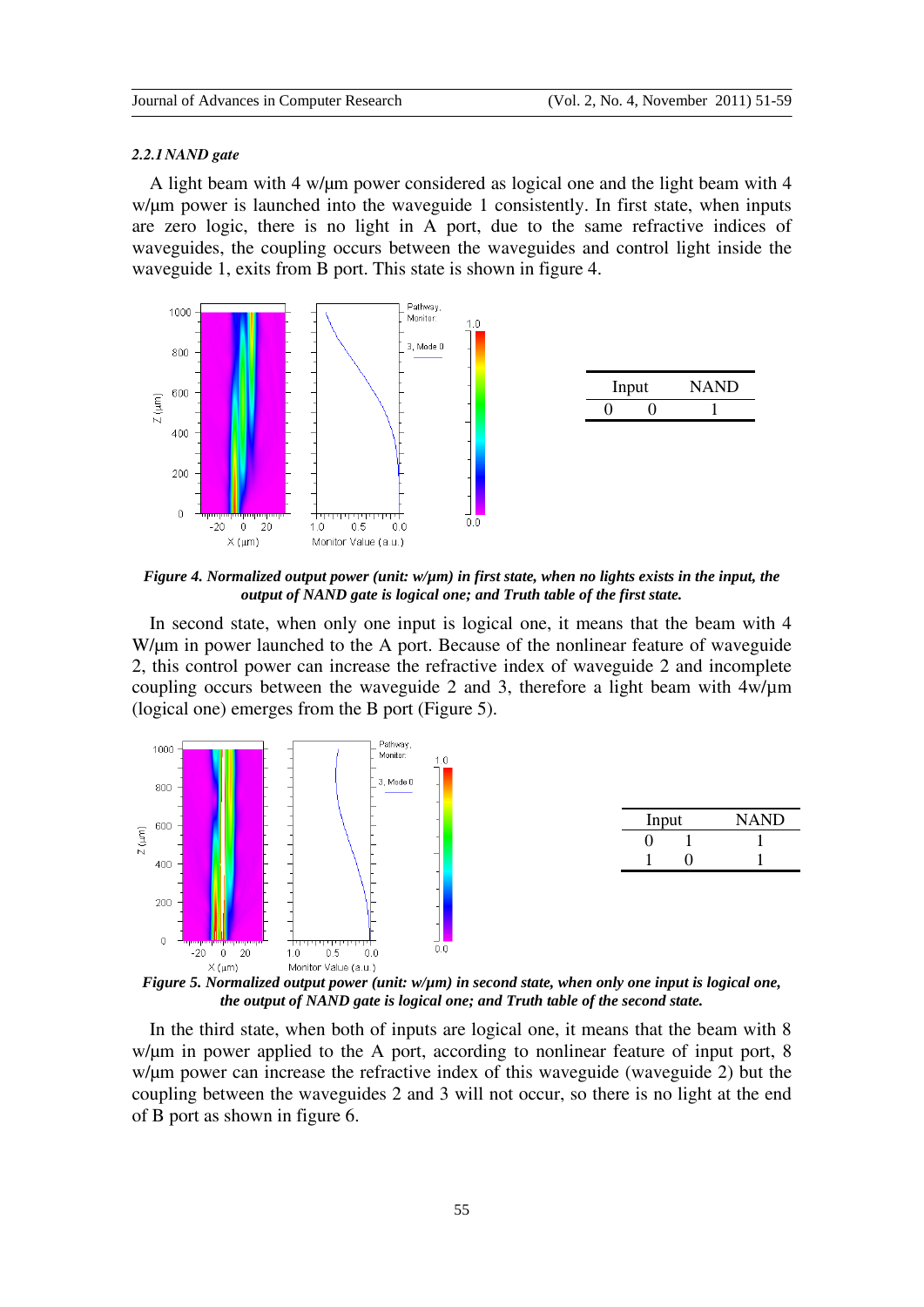

*Figure 6. Normalized output power (unit: w/µm) in third state, when both of inputs are logical one, the output of NAND gate is logical zero; and Truth table of the third state.*

In above, the operation of NAND gate by use of nonlinear directional coupler is achieved. In this design, the input light beam with  $4 \frac{w}{\mu m}$  in power is considered as logical one and the output from the structure is the light beam with 4 w/ $\mu$ m; so the output light beam of this gate can be used as an input light beam of the same gate in the next stage. In other words, this gate has the capability of cascading with other gates. The cascading feature is necessary in the integrated circuits.

### *2.2.2NOR/XOR gates*

In second mode, a light beam with 6 w/ $\mu$ m in power considered as logical one and the control beam with 6w/µm power is launched into the waveguide 1 continuously. The first state of NOR/XOR gate is similar to the first state of NAND gate. In other words, there is no light in the A port therefore, the coupling will be occurred between three waveguides due to their equal refractive indices and the constant light beam int the waveguide 1, emerges from B port (NOR gate) and there is no light at the C port (XOR gate) as shown in figure 7.



*Figure 7. Normalized output power(unit: W/µm) in first state, when no lights exists in the input, the output of NOR gate is logical one, blue curve, and output of XOR gate is logical zero, green curve; and Truth table of the first state*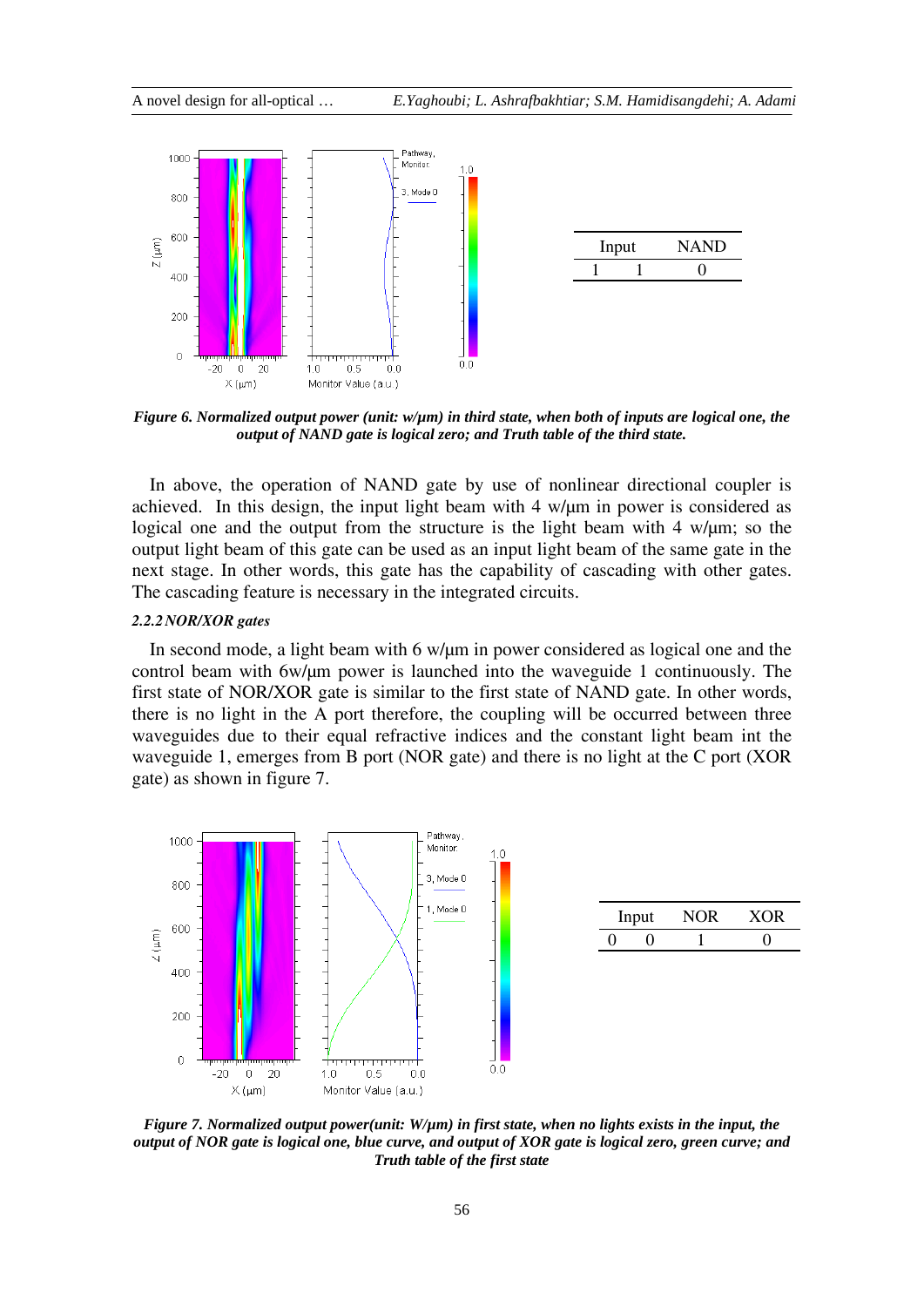In the second state, only one of the inputs is logical one, it means that the beam with 6 W/µm power is launched to the A port therefore, refractive index of waveguide 2 is increased due to its nonlinear properties. But the coupling between the waveguides 2 and 3 will not occur hence, the light exits from B port and the constant light with 6 w/ $\mu$ m power is remained into the waveguide 1 and exits from C port. Figure 8 shows this state of inputs.



*Figure 8. Normalized output power(unit: W/µm) in second state, when only one input is logical one, the output of NOR gate is logical zero, blue curve, and output of XOR gate is logical one, green curve; and Truth table of the second state.*

In third state both of inputs are logical one, it means that the beam with  $12 \text{ w/µm}$ enter to the A port. The refractive index of waveguide 2 increased because of its nonlinear behavior. But this amount of increment does not cause to coupling event between waveguide 2 and 3, so there is no light can exit from the B port. On the other hand, the control light in the waveguide 1, enters to the waveguide 2, therefore there is no light emerges from C port. This event is occurred in the length of 1000 µm. This state is shown in figure 9.



*Figure 9. Normalized output power(unit: W/µm) in third state, when both of inputs are logical one, the output of NOR gate is logical zero, blue curve, and output of XOR gate is logical zero, green curve; and Truth table of the third state.*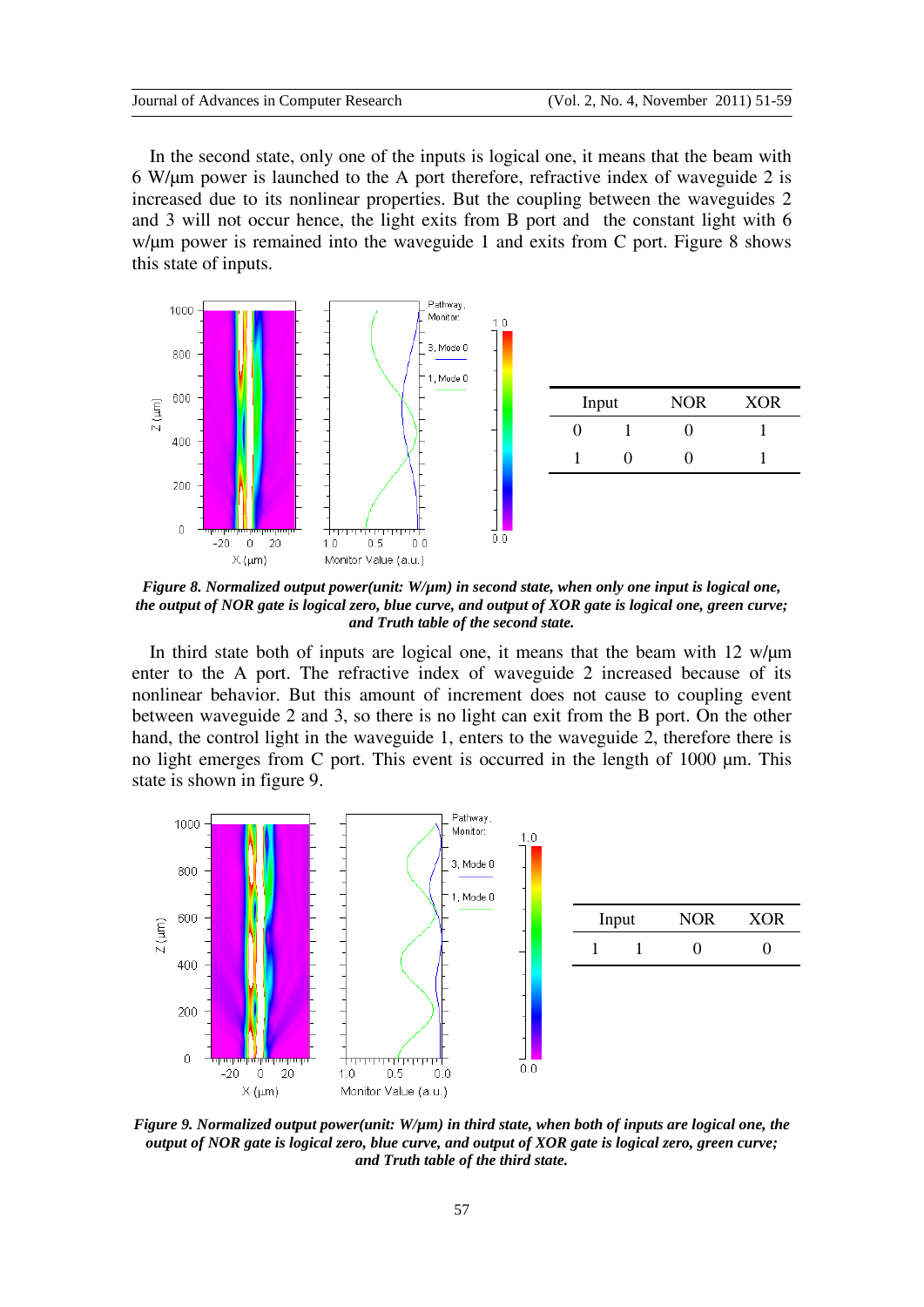In above, by use of nonlinear directional couplers, the operation of NOR and XOR gates was obtained. In this design, these gates can be cascaded with other gates in next stage similar to NAND gate.

Finally, the group delays (GD) and Insertion loss (I.L.) of the proposed logical gates have been calculated by these equations:

$$
GD(ns) = \frac{L}{c \times \sqrt{1 - \left(\frac{c}{2af}\right)^2}}
$$
  
*I.L.* 
$$
(dB) = 10 \log_{10} \left(\frac{P_{out}}{P_{in}}\right)
$$
 (7)

 $P_i$ In which, in equation 6, c is the speed of light (29.979 cm/ns), a is the width of waveguides (cm) and L is the length of gates. In equation 7, PoutPin are the output and input power in each waveguide.

The amount of GD and Insertion loss of designed gates are shown in tables 2 and 3.

*Table 2. Group delay of the proposed gates*

| Group delay                        | <b>NAND</b> | NOR/XOR |  |
|------------------------------------|-------------|---------|--|
| Pico-second (Ps)                   | 3.3         | 3.3     |  |
| Bit-rate (Giga bit<br>per seconds) | 303         | 303     |  |

|       | <b>Insertion Loss (dB)</b> |         |         |                                                   |         |           |  |  |
|-------|----------------------------|---------|---------|---------------------------------------------------|---------|-----------|--|--|
| Input | <b>NAND</b>                |         |         | <b>NOR/XOR</b>                                    |         |           |  |  |
|       |                            |         |         | Waveguide Waveguide Waveguide Waveguide Waveguide |         | Wavequide |  |  |
|       |                            |         |         |                                                   |         |           |  |  |
| 00    | $-13$                      | $-11.2$ | $-0.46$ | $-13$                                             | $-11.8$ | $-0.54$   |  |  |
| 01,10 | $-10$                      | $-2.2$  | $-3.7$  | $-3.5$                                            | $-1.9$  | -         |  |  |
| 11    | $-20$                      | $-0.7$  | $-10$   | $-13$                                             | $-1.2$  | -13       |  |  |

### *Table 3. Insertion loss of the proposed gates*

# **3. Conclusion**

The NAND and NOR gates are used in digital circuits design. These gates are called universal gates as any digital function can be implemented by using just NAND or NOR gate. We presented a new structure for all-optical logic NAND, NOR and XOR gates based on nonlinear directional coupler and experimentally demonstrated these schemes by using Rsoft's BeamPROP simulator. One of the advantages of all optical logic gates is high speed of gate operation in comparison with electrical gates. On the other hand, the logical gates are designed with NLDCs are compact and potentially applicable for photonic integrated circuit; also their structure is simpler than other techniques.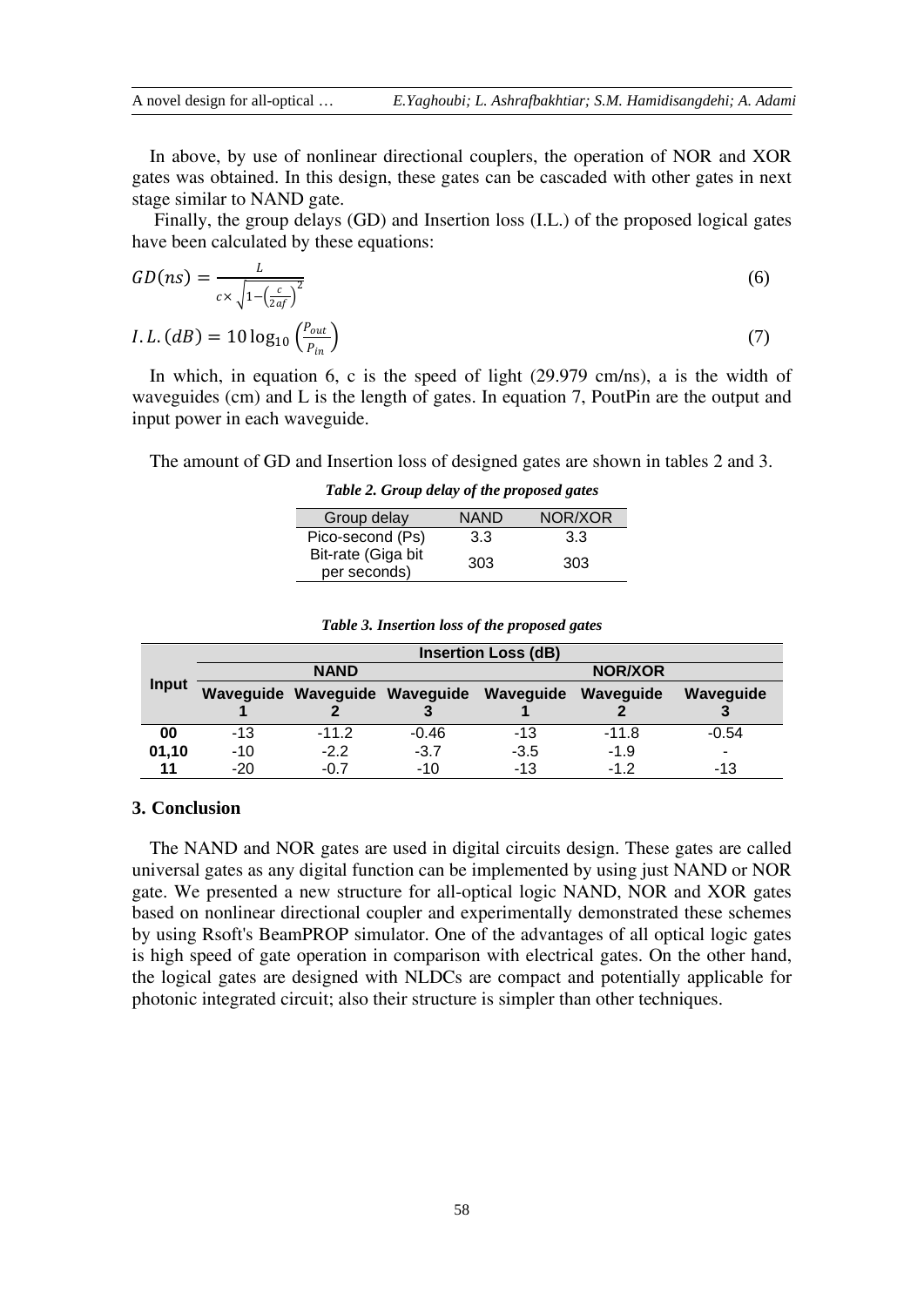#### **4. References**

- [1] Kun.Yi Lee, Jhe-Min Lin, Yi-Cheng Yang, Yi-Bin Yang, Jia-SingWu, Yu-Tai Huang, Yen-Juei Lin, Kuen-Cherng Lin, Wei-Yu Lee: The Designs of XOR Logic Gates Based on Photonic Crystals. No.245, Academia Rd., Sec. 3, Nangang District, Taipei City 115, Taiwan.
- [2] A.P. Kabilan 1, X. Susan Christina 2, P. Elizabeth Caroline3: realization of optical logic gates using photonic crystal. International Conference on Optics and Photonics Chandigarh (2009).
- [3] D.Nesset, M.C.Tatham, D.Cotter: High bit rate operation of an all-optical AND gate by using FWM in an SLA with degenerate input signals. Optical Fiber Communication, Optical Society of America, Washington, D.C., (1995).
- [4] J. H. Kim, B. C. Kim, Y. T. Byun, Y. M. Jhon, S. Lee, D. H. Woo, and S. H. Kim: All-optical AND gate using cross-gain modulation in semiconductor optical amplifiers. Japanese J. Appl. Physics, 43(2), 608--610 (2004)
- [5] H.Soto, C.A.Díaz, J.Topomondzo, D.Erasme, L.Schares, G.Guekos, "All-Optical AND gate implementation using cross polarization modulation in a semiconductor optical amplifier," IEEE Photon. Technol. Lett. 14, 498-500, 2002.
- [6] J. P. Sokoloff, P. R. Prucnal, I. Glesk, and M. Kane: A Terahertz Optical Asymmetric Demultiplexer (TOAD). IEEE Photonics Technology Letters, 787--790 (1993).
- [7] N. S. Patel, K. A. Rauschenbach, and K. L. Hall: 40-Gb/s Demultiplexing Using an Ultrafast Nonlinear Interferometer (UNIT). IEEE Photonics Technology Letters, 8(12), 1695--1697 (1996).
- [8] Claudio Porzi, Mircea Guina, Antonella Bogoni, and Luca Pot`ı: All-Optical NAND/NOR Logic Gates Based on Semiconductor Saturable Absorber Etalons. IEEE journal of selected topics in quantum electronics, vol . 14, no. 3 (2008).
- [9] Joo-Youp Kim, Jeung-Mo Kang, Tae-Young Kim, and Sang-Kook Han: All-Optical Multiple Logic Gates With XOR, NOR, OR, and NAND Functions Using Parallel SOA-MZI Structures: Theory and Experiment. journal of light wave technology, vol. 24, no. 9 (2006).
- [10] Young Jin Jung1, Sunkyu Yu1, Sukmo Koo1, Hyungsuk Yu1, Sanghun Han1, Namkyoo Park1, Jae Hun Kim2, Young Min Jhon2 and Seok Lee2: Reconfigurable all-optical logic AND, NAND, OR, NOR, XOR and XNOR gates implemented by photonic crystal nonlinear cavities. IEEE (2009).
- [11] J.Y. Kim, J.M. Kang, T.Y. Kim and S.K. Han: 10 Gbits all-optical composite logic gates with XOR, NOR, OR and NAND functions using SOA-MZI structures. electronics letters, Vol. 42 No. 5 (2006).
- [12] Le Trung Thanh: All-optical NAND and AND gates based on 3x3 general interference multimode interference couplers. VNU Journal of Science, Mathematics 108 - Physics 26 (2010).
- [13] H.-F. Yau1, H.-Y. Lee2, N.-J. Cheng1: Incoherent all-optical NAND-, NOR-, and XOR-gate using photorefractive fanning effect. Applied Physics B, Lasers and Optics, Springer-Verlag (1999).
- [14] G.P.Agrawal: Nonlinear Fiber Optics. Academic Press, New York (1995).
- [15] B.E.A. Saleh, M.C. Teich: Fundamentals of photonics. A Wiley-Interscience publication (1991). [16] Gin´es Lifante: Integrated Photonics Fundamentals. John Wiley & Sons Ltd, The Atrium,
- Southern Gate, Chichester,West Sussex PO19 8SQ, England (2003).
- [17] A. Bananej, S. M. Hamidi, W. Li, C. Li, M. M. Tehranchi: A flexible design for one-dimensional photonic crystals with controllable photonic bandgap width. Optical Materials 30, 1822--1827 (2008).